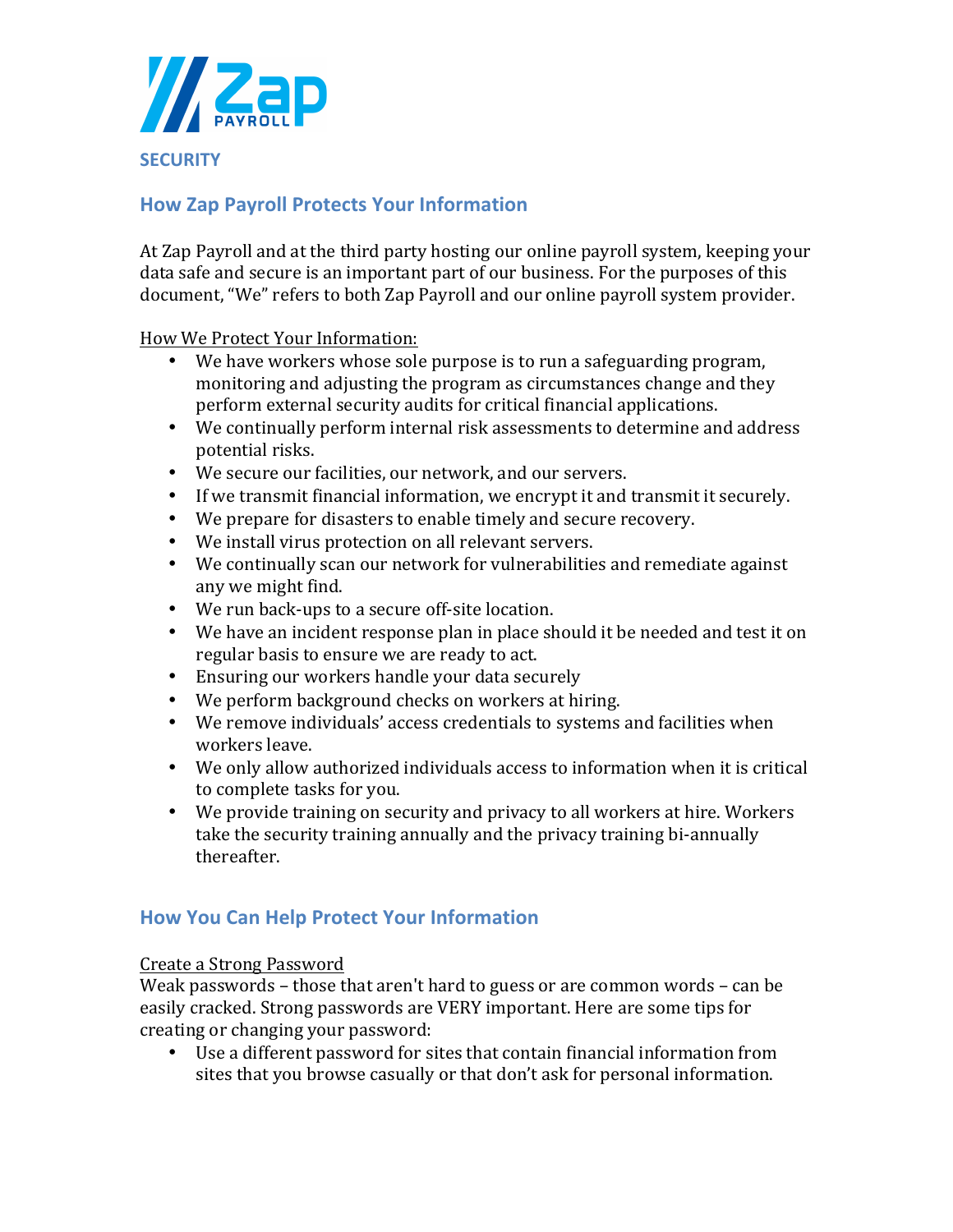

## **SECURITY**

- Do not use people's names and special dates as passwords. Avoid any combination of characters that friends or acquaintances can easily guess. For example, a password such as "April15" for an online tax account is NOT a strong password.
- Use syllables or acronyms. Avoid using complete words that appear in any dictionary regardless of the language. One option is to start with the first letters of a familiar phrase. For example, "Mary had a little lamb" becomes Mhall, which could be part of a secure password.
- Mix it up! Use a combination of upper and lower case letters, numbers, and punctuation/special characters, such as  $&$  ^\$#.
- Keep it to yourself. Do not share your personal password with others. You never know what the future will bring in relationships or coworkers, so do not give your password out - to anyone.
- Keep your passwords safe. There are programs available where you can securely store your passwords. Don't write them down in a place where others can find them.

## Choose a Good User Name

Your user name is the key to your online identity on many sites. Here are some tips for choosing a good user name:

- Pick a user name that you can remember. If you create a name that's unusual for you, you may not remember it the next time you log on.
- Make it simple. Avoid using too many symbols or upper and lower case letters. It'll slow you down when you type it in.
- Never use a social security number as a user name or password. Social security numbers may be hard to guess and easy to remember, but they could give malicious hackers a coveted piece of personal information that can be exploited.
- Decide whether you want to remain anonymous. On some community sites, your user name will appear next to each of your public posts.
- Slow down. If you choose a user name in haste, you may not be able to change it later. This is especially important for accounts that stay with you for years to come.

## Protect Your Computer

By using safety measures and good practices to protect your home computer, you can protect your privacy and data. The following tips will help you lower your risk while you're online.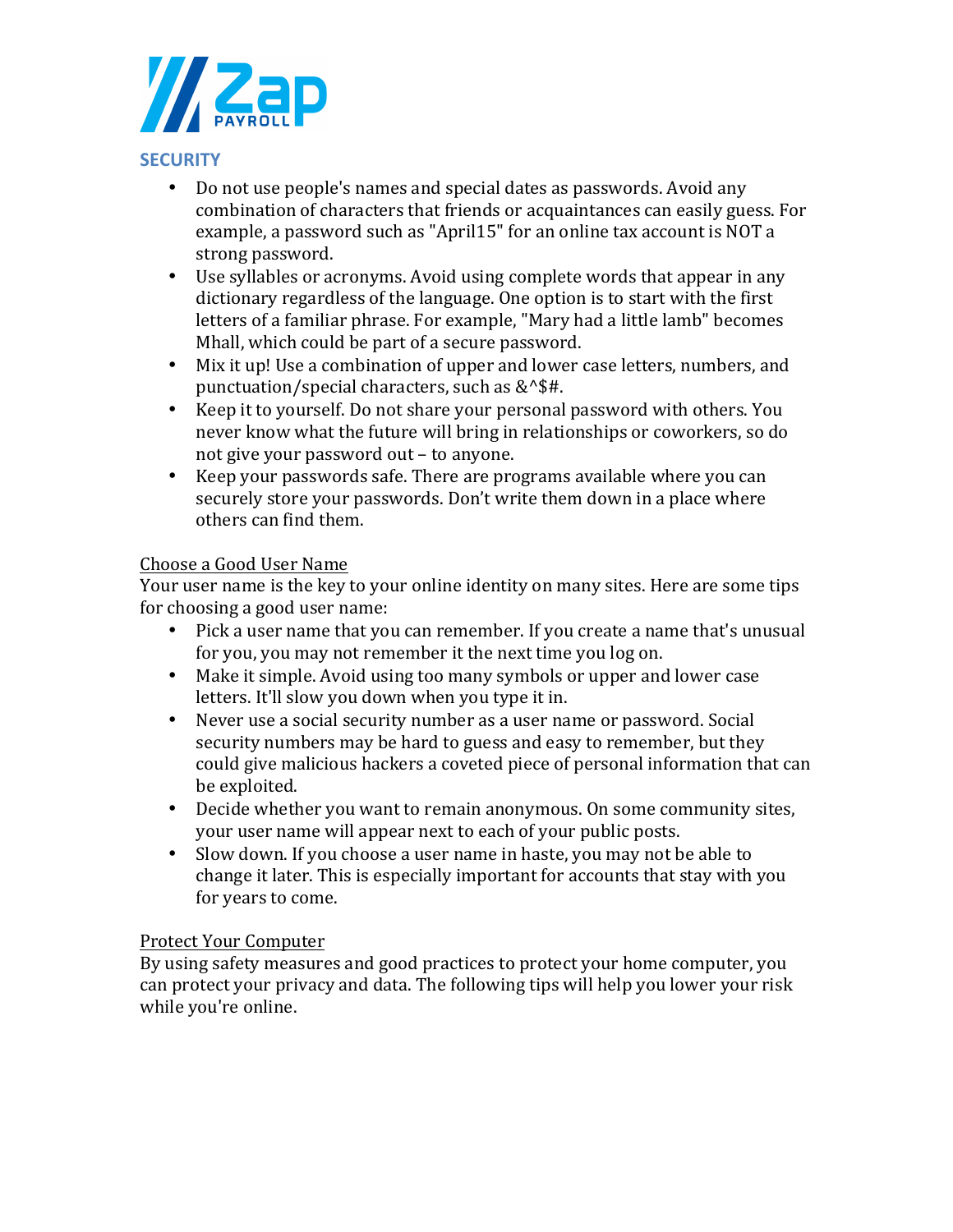

## **SECURITY**

## Install a firewall

A firewall is a software program or piece of hardware that blocks hackers from entering and using your computer.

- Hackers search the Internet in much the same way that some telemarketers automatically dial random phone numbers.
- Hackers send electronic probes, or pings, to thousands of computers and wait for responses. Firewalls prevent your computer from responding to these random pings.
- A firewall blocks communications to and from sources you don't permit. This is especially important if you have a high-speed Internet connection, such as DSL or cable.
- Some operating systems have built-in firewalls that may be shipped in the "off" mode. Therefore be sure to turn your firewall on.
- Ensure your firewall is set up properly and updated regularly.
- Check your online "Help" feature for specific instructions.

## Use Anti-virus Software

Anti-virus software protects your computer from viruses that can destroy your data, slow down or crash your computer, or allow spammers to send e-mail through your account. Anti-virus protection scans your computer and your incoming e-mail for viruses, and deletes them.

- Keep your anti-virus software updated to cope with the latest bugs circulating the Internet. Most anti-virus software includes a feature to download updates automatically when you are online.
- Make sure your anti-virus software is continually running and checking your system for viruses, especially if you are downloading files from the Web or checking your e-mail.
- Set your anti-virus software to check for viruses when you first turn on your computer.
- Give your system a thorough scan at least twice a month.

## Use Anti-spyware Software

Spyware is software installed without your knowledge or consent. It can monitor your online activities and collect personal information while you surf the Web. Some kinds of spyware, called keyloggers, record everything you type in - including your passwords and financial information. Your computer may be infected with spyware if you receive a sudden flurry of pop-up ads, are taken to Web sites you don't want to go to, or if your computer begins to run slowly.

- Spyware protection is included in some anti-virus software programs.
- Check your anti-virus software documentation for instructions on how to activate the spyware protection features. You can also buy separate antispyware software programs.